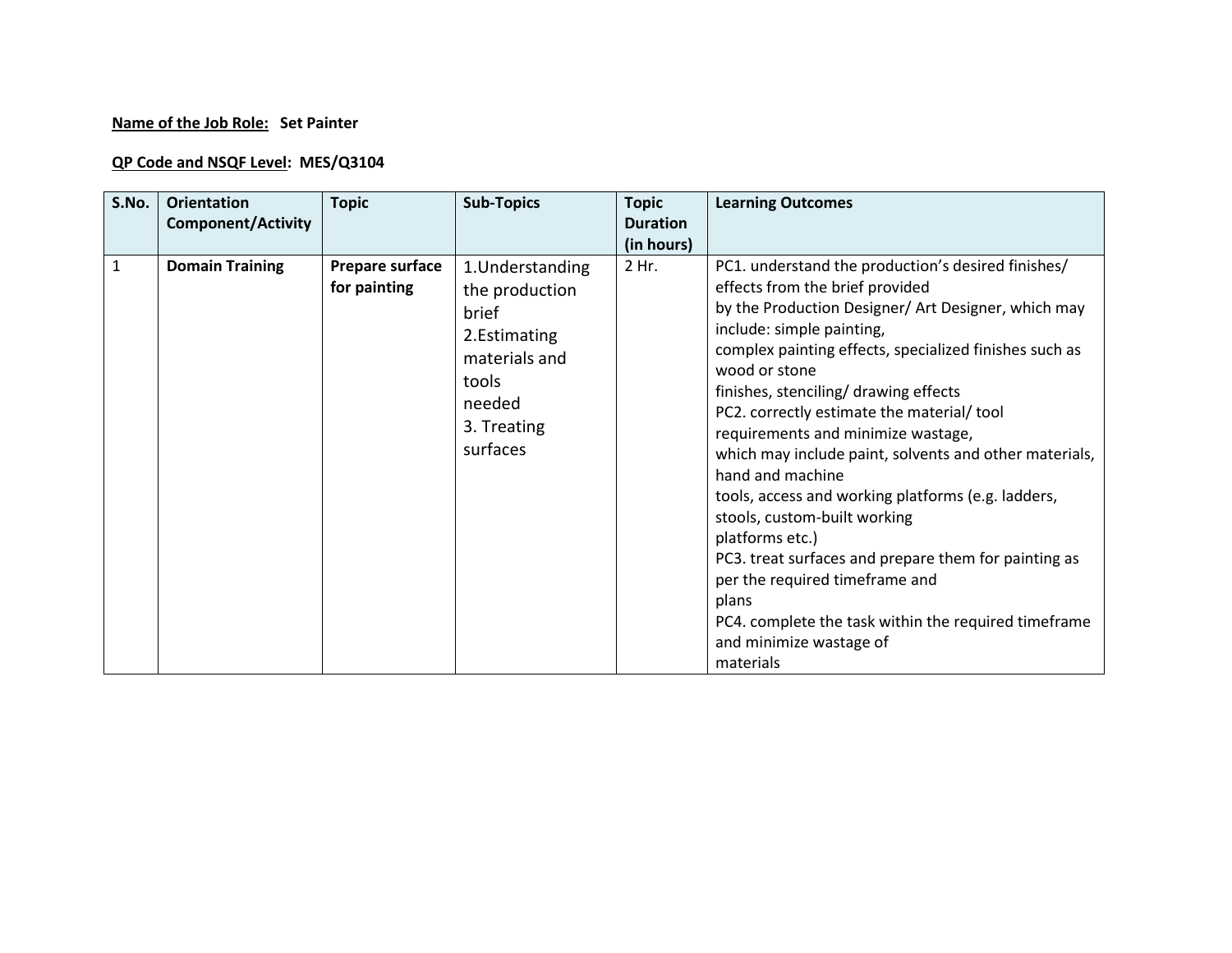| <b>Domain Training</b> | <b>Understanding</b><br>the production<br>in brief | 1. Apply paint using<br>brush, roller or<br>spray<br>2. Applying paint<br>through different<br>techniques | 2 Hr. | PC1. understand the production's desired finishes/<br>effects from the brief provided<br>by the Production Designer/ Art Designer<br>PC2. identify the appropriate type of paint, which may<br>include water-based paints,<br>oil-based paints etc.<br>PC3. identify the appropriate painting technique,<br>which may include brush painting,<br>rollers, spray-based painting etc<br>PC4. apply the paint using the identified application<br>technique<br>PC5. complete the task within the required timeframe<br>and minimize wastage of<br>materials                                                                                                                                                                                                                                                                                                            |
|------------------------|----------------------------------------------------|-----------------------------------------------------------------------------------------------------------|-------|---------------------------------------------------------------------------------------------------------------------------------------------------------------------------------------------------------------------------------------------------------------------------------------------------------------------------------------------------------------------------------------------------------------------------------------------------------------------------------------------------------------------------------------------------------------------------------------------------------------------------------------------------------------------------------------------------------------------------------------------------------------------------------------------------------------------------------------------------------------------|
| <b>Domain Training</b> | Produce<br>finishes and<br>effects                 | 1. Understanding<br>the<br>production brief<br>2. Achieving paint<br>finishes                             | 2 Hr. | PC1.understand the production's desired paint<br>finishes/ effects from the brief<br>provided by the Production Designer/ Art Designer<br>PC2. identify the appropriate techniques and<br>materials to achieve the following types<br>of finishes/effects on painted surfaces:<br><b>Z</b> basic brush graining (for wood) and marbling (for<br>stone) effects<br><b>R</b> replica wood or stone finishes<br>I broken color effects (e.g. bagging, clouding, color<br>wash, dragging,<br>frottage, mottling, rag-rolling, sponging and stippling)<br><b>Z</b> color blend and multi-color effects<br>I drywall textures (e.g. sand, peel, swirls, slap brush,<br>comb finishes)<br>PC3. apply the paint using the identified application<br>technique and materials<br>PC4. complete the task within the required timeframe<br>and minimize wastage of<br>Materials |